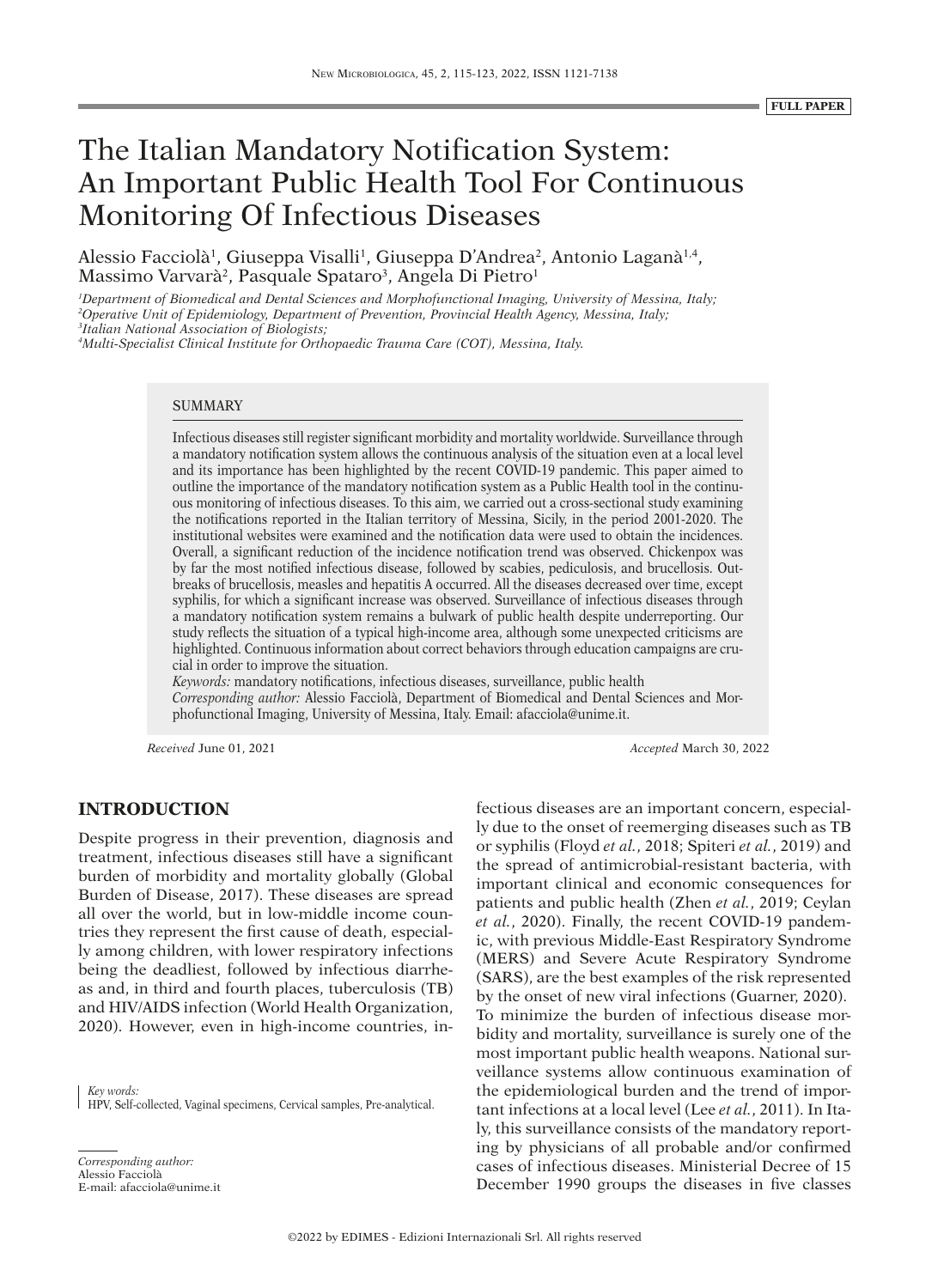and establishes times and ways to make the notification (Ministero della Salute, 1990). Until 2018, all notifications converged into the online routine surveillance system for infectious diseases. Specifically, local General Practitioners (GPs), Primary Care Pediatricians (PCPs) or hospital physicians made notifications to local Hygiene and Public Health services of the Local Health Units (LHUs) that, after the report, adopted all prophylaxis measures to protect public health. Then, the information from the local level reached the central (Ministry of Health, Higher Institute of Health, in Italian ISS) and international (European Union, World Health Organization) levels. In 2019, the New Italian System for Reporting Infectious Diseases (PREMAL) was created. The new system is completely online, uses ICD9-CM coding for disease classification, and can include new emerging or emergency syndromes. Nowadays, in addition to PREMAL, some specific surveillance systems are present at the central level, including those for legionellosis, influenza, measles and congenital rubella, acute viral hepatitis and sexually transmitted diseases (Ministero della Salute, 2019; Epicentro, 2021a).

It is important to mention the COVID-19 integrated surveillance system, which continuously and systematically collects all cases of SARS-CoV-2 infection confirmed by molecular diagnosis performed by various regional reference laboratories across Italy. The system was established with Circular no. 1997 of 22 January 2020 and is coordinated at the top by the Department of Infectious Diseases of the ISS, even if each Region/Autonomous Province has one or more local coordinators. At the local level, all suspect COV-ID-19 cases (both isolated at home or hospitalized) are confirmed by SARS-CoV-2 molecular diagnostic testing. Confirmed cases are then notified by physicians to the LHUs, where the regional coordinator uploads them to a specific IT platform created by the ISS. Finally, the central Department of Infectious Diseases processes and analyses the notification data and makes them available to ensure monitoring of the epidemic across the country. Besides this main information flow, in Italy we have another important source of information about the COVID-19 epidemic: the Civil Protection (CP), which daily collects information on all aspects of COVID-19 infection (total number of positive tests, deaths, hospitalizations and intensive care admissions) throughout Italy. Data collected by CP are aggregated, as opposed to those collected by the ISS, which are individual-level data including demographic information, clinical conditions and comorbidities. Actually, aggregated data have the great advantage of being faster and easier to collect, but individual-level data allow more detailed and accurate analyses (Epicentro, 2020c).

However, it is well known that most surveillance and notification systems are affected by the phenomenon

of underreporting, and this certainly masks the real incidence of disease. Nevertheless, an efficient surveillance and a valid notification system are vital for public health and to control outbreaks (Gibbons *et al.*, 2014).

This paper aimed to outline the importance of the mandatory notification system as a Public Health tool in the continuous monitoring of infectious diseases, tracking their trend in a Southern Italian territory and drawing a picture of the burden still represented by these diseases in an area of a high-income country, allowing evaluation of the most important criticisms concerning most public health efforts.

# **MATERIALS AND METHODS**

We carried out a cross-sectional study examining all infectious disease notifications made in the twenty-year period 2001-2020 in the Italian province of Messina (613,887 residents in the year 2020). The health of the whole province is administered by Provincial Health Agency no. 5 (ASP 5), which is divided into eight districts, one of these being the Metropolitan city of Messina. The notifications made by physicians are managed by the Public Health, Epidemiology and Preventive Medicine Unit of the Messina ASP 5 Prevention Department, which has the task of transferring the information to the IT platforms of the general and specific institutional websites. We used the notification data to obtain disease incidences, considering the resident population year by year. Statistical processing was performed using version 10 of StatSoft® software and a t-test was used to assess significance.

#### **RESULTS**

In the considered period, the provincial resident population decreased by 7.3%, from 662,450 in 2001 to 613,887 in 2020. Just over a third (37.0% in 2020) of the residents lived in the metropolitan city of Messina. *Table 1* presents details of incidence rates of such notifications.

Overall, a significant reduction of the incidence notification trend was observed, with a decrease of 92.2% (P<0.0001). *Table 2* reports the total cases and the relative average incidence rates of the notified infectious diseases.

Grouping the diseases according to their transmission modes and/or clinical characteristics, we evaluated the notification trend of exanthematous/ pediatric diseases (measles, mumps, rubella, chickenpox, pertussis and scarlet fever), foodborne diseases (brucellosis, non-typhoidal salmonellosis, food poisoning, typhoid fever, hepatitis A and botulism), arthropod-borne/parasitic diseases (scabies, pediculosis, rickettsiosis, visceral Leishmaniasis and malaria), re-emerging diseases (tuberculosis, syphilis),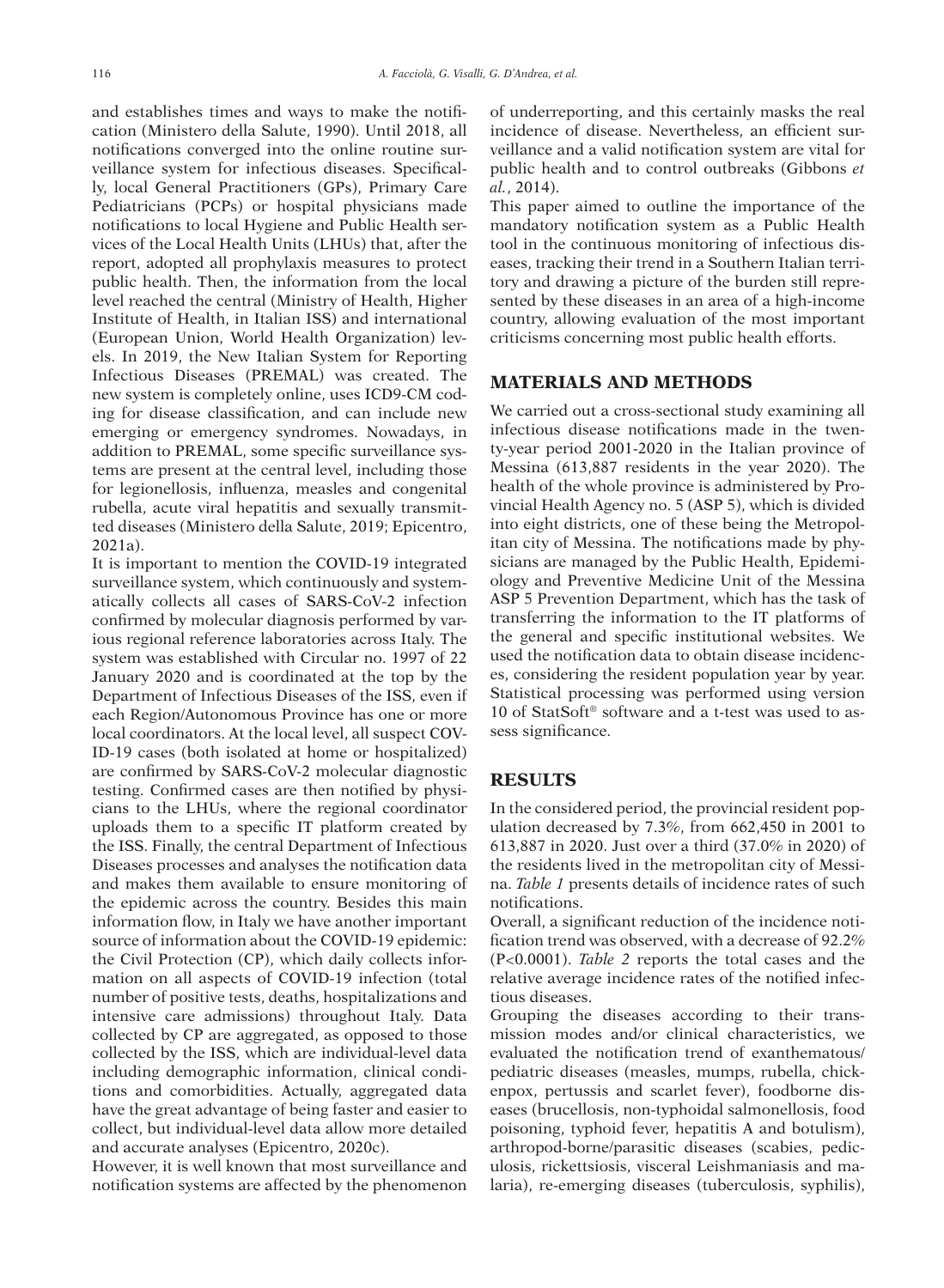| Year | Resident   | Notified cases of   | <i>Incidence</i> |
|------|------------|---------------------|------------------|
|      | population | infectious diseases | rate/100,000     |
| 2001 | 663,450    | 1,649               | 248.5            |
| 2002 | 661,708    | 1,315               | 198.7            |
| 2003 | 659,513    | 1,244               | 188.6            |
| 2004 | 658,924    | 1,112               | 168.8            |
| 2005 | 657,785    | 932                 | 141.7            |
| 2006 | 655,640    | 825                 | 125.8            |
| 2007 | 653,861    | 535                 | 81.8             |
| 2008 | 654,032    | 538                 | 82.3             |
| 2009 | 654,601    | 328                 | 50.1             |
| 2010 | 653,810    | 472                 | 72.2             |
| 2011 | 653,737    | 225                 | 34.4             |
| 2012 | 649,320    | 209                 | 32.2             |
| 2013 | 648,062    | 286                 | 44.1             |
| 2014 | 648,371    | 220                 | 33.9             |
| 2015 | 645,296    | 126                 | 19.5             |
| 2016 | 640,675    | 253                 | 39.5             |
| 2017 | 636,653    | 279                 | 43.8             |
| 2018 | 631,297    | 225                 | 35.6             |
| 2019 | 626,876    | 161                 | 25.7             |
| 2020 | 613,887    | 129                 | 21.0             |
|      |            |                     |                  |

**Table 1** *- Resident population, notified cases of infectious diseases and incidence rates from 2001 to 2020*

viral and bacterial meningo-encephalitis and others (acute hepatitis B and tetanus). *Figure 1* shows the trends of all the above-mentioned diseases.

#### *Exanthematous/pediatric diseases*

Among these diseases, chickenpox was by far the most notified, with, however, a significant reduction of 99.0% from 2001 to 2020. In the first six years (2001-2006) a very high number of cases were notified, with two important outbreaks in 2001 and 2004 (incidence rates of 136.8 and 115.9/100,000 inhabitants). Later, the notification rate declined significantly, with a decrease of 97.8% from 2006 to 2020. In the second decade (2010-2020), three outbreaks occurred in 2010, 2013 and 2017 but the incidence rates were much lower and equal to 31.2, 17.0 and 20.3/100,000 inhabitants, respectively). Measles was characterized by two important outbreaks in 2010 and in 2017-2018 with incidence rates of 14.2 and 15.1/100,000 inhabitants. Only one rubella outbreak was reported in 2008, with 123 notified cases and an incidence rate of 18.8/100,000 inhabitants. Women were affected in 52.2% of cases, of which 50.0% and 27.2% belonged to the 15-24 and 25-64 age groups, respectively. Four unvaccinated pregnant women contracted rubella, but all in the 2nd trimester and in all cases with laboratory confirmation of rubella infection. Three new-borns resulted negative to IgM search and PCR while one of them was positive only for IgM without development of signs and symptoms of the disease. In the last eight years (2013-2020),

| <i>Infectious</i><br>diseases  | Total number of         | Average incidence               |
|--------------------------------|-------------------------|---------------------------------|
|                                | notified cases<br>4,817 | rate/100,000<br>$36.7 \pm 40.9$ |
| Chickenpox<br><b>Scabies</b>   |                         |                                 |
|                                | 1,009                   | $7.7 \pm 8.3$                   |
| Pediculosis                    | 913                     | $6.9 + 7.8$                     |
| <b>Brucellosis</b>             | 884                     | $6.8 \pm 7.0$                   |
| <i>Tubercolosis</i>            | 491                     | $3.8 \pm 1.0$                   |
| Non-typhoidal<br>salmonellosis | 468                     | $3.6 \pm 2.7$                   |
| Scarlet fever                  | 412                     | $3.1 \pm 2.6$                   |
| Measles                        | 311                     | $2.4 \pm 3.9$                   |
| Food poisoning                 | 278                     | $2.1 \pm 3.4$                   |
| Rickettsiosis                  | 247                     | $1.9 \pm 1.5$                   |
| Rubella                        | 221                     | $1.7 \pm 4.1$                   |
| Infective diarrhea             | 147                     | $1.1 \pm 1.3$                   |
| Syphilis                       | 121                     | $0.9 \pm 0.6$                   |
| Typhoid fever                  | 113                     | $0.9 \pm 0.9$                   |
| <b>Mumps</b>                   | 107                     | $0.8 \pm 0.9$                   |
| Whooping cough                 | 105                     | $0.8 \pm 1.1$                   |
| <b>Bacterial</b>               | 103                     | $0.8 \pm 0.5$                   |
| meningitis                     |                         |                                 |
| Acute viral<br>meningitis      | 90                      | $0.7 \pm 0.5$                   |
| Hepatitis A                    | 83                      | $0.6 \pm 0.8$                   |
| Dermatophytosis                | 75                      | $0.6 \pm 0.9$                   |

*Hepatitis B* 70  $0.5 \pm 0.4$ 

*Legionellosis* 24 0.2 ± 0.3 *Malaria* 16 0.1 ± 0.1 *Tetanus* 11 0.1 ± 0.1

43  $0.4 \pm 0.3$ 

35  $0.3 \pm 0.3$ 

*Non-tuberculous mycobacteriosis*

*Visceral leishmaniasis*

**Table 2** *- Total cases and average incidence rates of* 

only one rubella case was notified in 2017. No important outbreaks of mumps and pertussis occurred during the studied period, in which a small number of cases were equally distributed. The average incidence rate of pertussis halved in the second decade (0.5/100,000) compared to the first (1.1/100,000). Almost all (96.2%) notified cases concerned children, 36.1% of whom were unvaccinated. Among these, 30.8% were aged <1 year and 7.7% were foreigners from Asian countries, especially China and India; the reasons for non-vaccination in the remaining 61.5% are unknown. However, 58.3% of notified cases occurred in vaccinated subjects, while for 5.6% the immunization status was unknown. Concerning the age groups, 0-14 was by far the most frequent one for measles, mumps, chickenpox, pertussis and scarlet fever, for rubella an important percentage (35.9%) concerned the 15-24 group. No differences were reported concerning gender.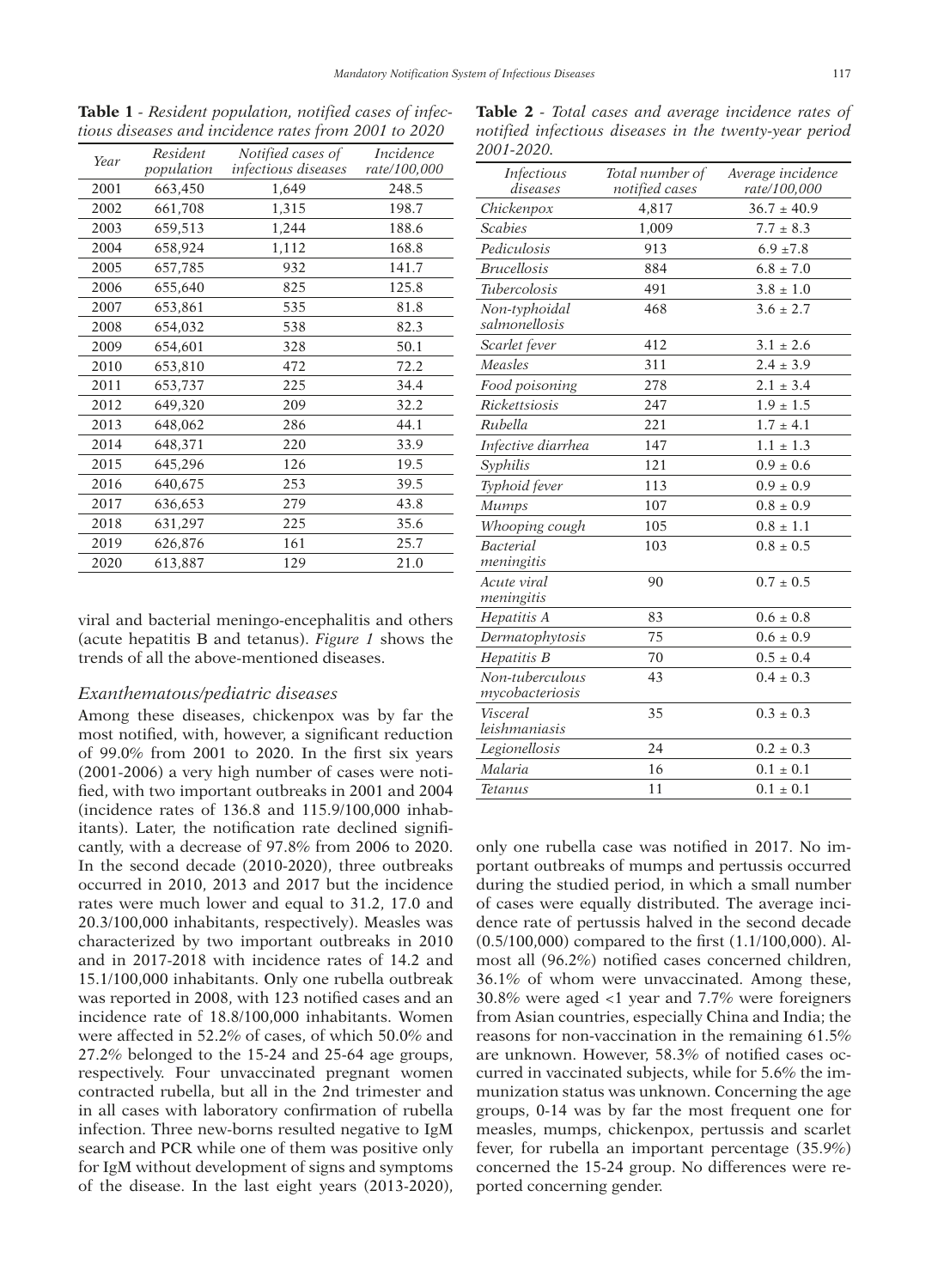

**Figure 1.** *Trends of all notified infectious diseases grouped according to their transmission modes and/or clinical characteristics: A) Exanthematous/pediatric diseases; B) Foodborne diseases; C) Arthropod-borne/parasitic diseases; D) Re-emerging diseases; E) Bacterial and viral meningitis; F) Other diseases.*

# *Foodborne diseases*

The most notified foodborne disease by far was brucellosis, for which, however, a decrease of 97.0% was recorded. While in the first three years (2001-2003) the incidence rates were 25.0, 14.4 and 18.0/100,000 inhabitants, a progressive decrease was recorded until 2015. In 2016, an important outbreak with 137 notified cases (IR 21.4/100,000 inhabitants) occurred. After this peak, only a few cases were reported in 2017-2020. Non-typhoid salmonellosis cases were constantly notified, without major epidemic outbreaks over the entire period, but with a reduction from the first decade (388 notified cases), to the second one (only 80 cases). Food poisoning and typhoid fever followed a very similar trend, with significant differences between the two decades. Specifically, in the first decade, 272 cases of food poisoning were notified, compared to only 6 cases in the second one, while for typhoid fever, the cases were 98 *vs.* 15. Hepatitis A was constantly reported, with few notified cases, but an outbreak (IR:3.5/100,000 inhabitants) was reported in 2017 in a population made up in most cases by men (89.3%) belonging to the 25-64 age group (76.7%). Finally, botulism was present with only six cases over the entire period.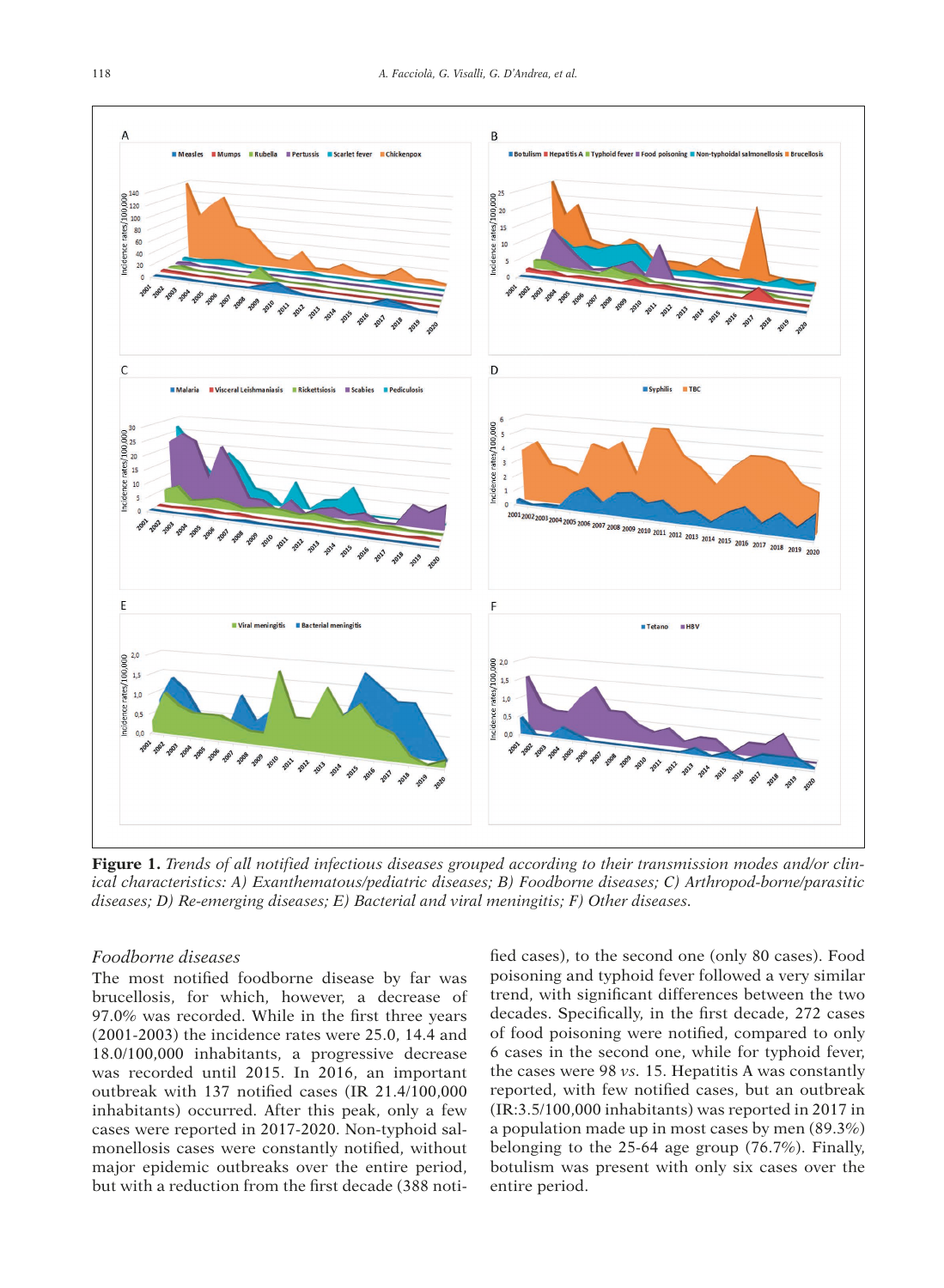#### *Arthropod-borne/parasitic diseases*

Scabies and pediculosis were by far the most notified and they were predominantly present on the first decade (2001-2010) with an average IR of 12.0 and 12.4 compared to 1.9 and 3.0/100,000 inhabitants on the second one. However, while only 6 cases of pediculosis were notified in 2018-2020 (percentage decrease of 99.4%), scabies reported a lower percentage decrease (64.8%) and a consistent recurrence in 2018-2020 with 130 cases of which 59.3% occurred in men and 87% in Italians. In general, the average age was  $35.1 \pm 23.7$  years old and, according to the age groups, 23.7% occurred in 0-14, 14.9% in 15-24, 46.5% in 25-64 and 14.9% in >64. Among resident foreigners and excluding the cases recorded in irregular migrants that landed numerous on our coasts during 2014-2018, 81.3% occurred in men (average age 22.6  $\pm$  13.2). Based on age, 25.0% occurred in 0-14, 43.8% in 15-24 and 31.3% in 25-64. Rickettsiosis is endemically present in our territory but it recorded a significant reduction (percentage decrease 93.5%) comparing the average IR of the two decades (2.9 vs 0.9/100,000). Few cases, without any difference between the two decades, were notified for visceral leishmaniasis and malaria (all import cases).

#### *Re-emerging diseases*

Tuberculosis and syphilis were constantly notified and the average IR of the two decades remain overlapping for both the diseases (3.7 vs 3.9/100,000 and 0.9 vs 1.0/100,000 respectively). However, while for TBC a percentage decrease of 33.3% was recorded from 2001 to 2020, syphilis cases had a percentage increase of 400% with 8.3% of all cases notified in last year.

# *Bacterial and viral meningitis*

Meningitis, with the same frequency for bacterial and viral forms, were constantly notified. However, an increase for the bacterial form was observed in the period 2014-2019 of which, according to the etiology, 29.2% were pneumococcal, 27.1% was caused by *Klebsiella pneumoniae*, 16.7% were meningococcal and 4.2% were secondary to *Haemophylus influenzae* infection; in 22.8% the etiology was unknown (*Figure 2*). The forms caused by *K. pneumoniae* occurred in subjects aged 25-64 years old for 73.2%.

#### *Other diseases*

Only few cases of acute Hepatitis B were notified, which interested men for 72.9% and the age group 25-64 years old in the 80.0%. A reduction of IR was



**Figure 2***. Bacterial and viral meningitis characteristics: A) Etiology of bacterial forms; B) Etiology of viral forms; C) Age groups of meningococcal meningitis; D) Age groups of pneumococcal meningitis.*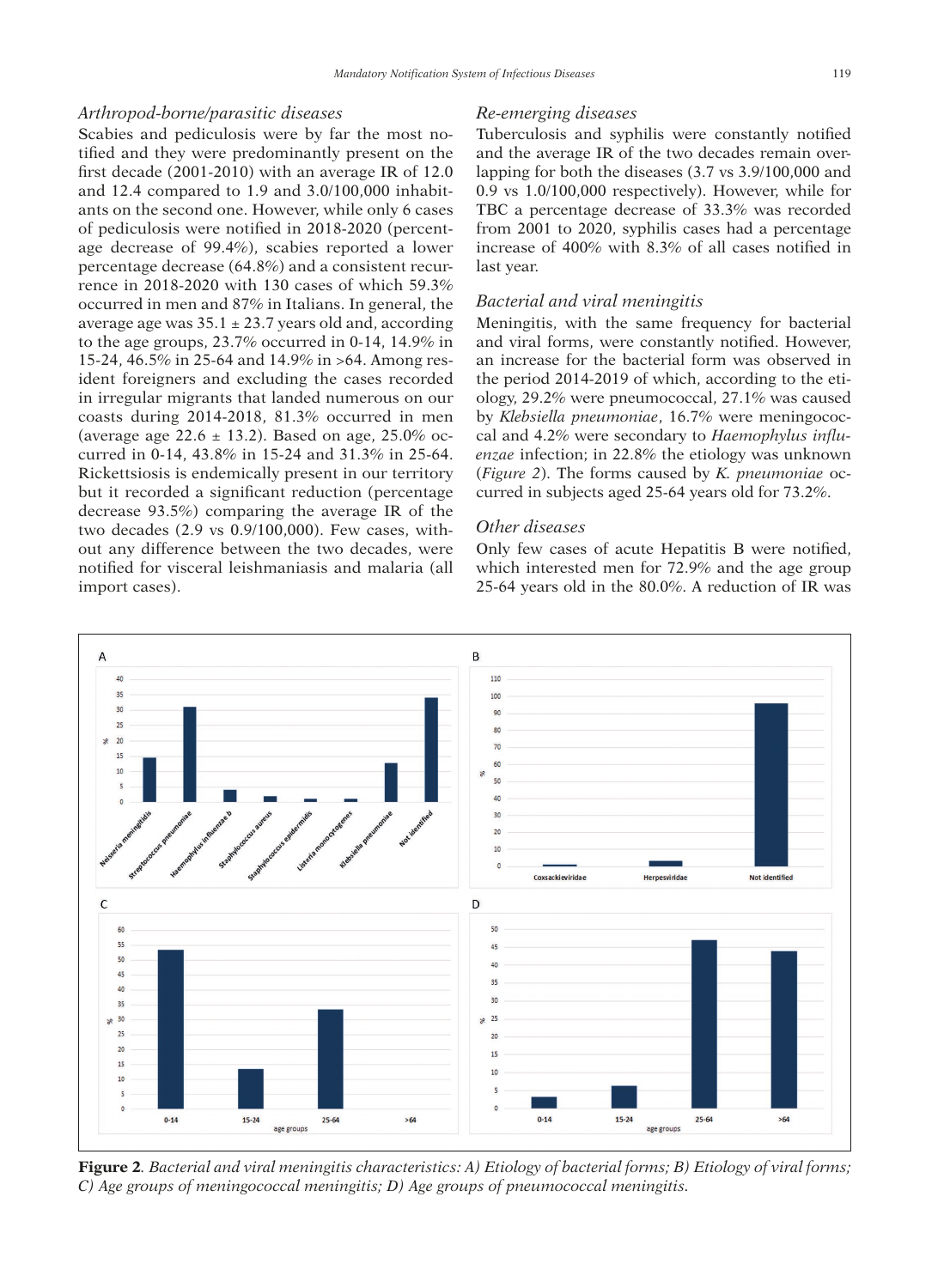recorded over the period (IR 0.8 in the first decade vs. 0.2 in the second one). Eleven tetanus cases were overall notified (IR 0.1/100,000 in both decades), which interested women for 63.6% and the age group >65 years old in 100.0%. A lethal rate of 36.4% was reported.

# **DISCUSSION**

Surveillance still represents one of the main Public Health tools in the prevention of infectious diseases and the mandatory notification system is the cornerstone of this control process (Simonsen *et al.*, 2016). Indeed, infectious diseases are still burdened by a high rate of morbidity and mortality worldwide and the incidence rates of some of them are alarming even in the high-income world despite the progresses recently reached. This feature is due to several factors such as the increased longevity in industrialized countries that has led to a high number of subjects who, due to immunosenescence, are more susceptible to acquire infectious diseases and develop life-threatening complications. Moreover, the improvement in healthcare has increased the immune-compromised subjects, including oncologic, transplant patients, diabetics, HIV-positive, and individuals making immunosuppressive therapies. In addition, changes in lifestyles have increased the transmission of infective agents in populations previously at low risk. The spread of the injection drugs in the recent past increased the transmission of HIV, Hepatitis B and C. The spread of some eating habits (raw fish and ethnic food) expanded the distribution of parasitic agents. Finally, travelling and migration increase allow the spread of infections from undeveloped countries to high-income countries.

The importance of an organized notification system coordinating the surveillance of infectious diseases has been widely shown by the COVID-19 pandemic. The constant and systematic collection of COV-ID-19 cases is one of the most important tool in the integrated control of the disease because it allows to highlight the real epidemiological situation and to make decision about actions to be taken to control the spread of the infection. Surveillance system have been widely used worldwide as cornerstone in the fight against COVID-19 pandemic (de Lusignan *et al.*, 2020; Ibrahim, 2020; Sakib *et al.*, 2020; Adebisi *et al.*, 2021).

Apart from the current situation given by the COV-ID-19 pandemic, Italy currently shows a typical situation of a high-income country characterized by a massive reduction of the infectious diseases burden due to the improvement in life quality and in the healthcare provided to population. According to the National Institute of Statistics (ISTAT), before the COVID-19 pandemic, infectious diseases were eighth among all causes of death (Istituto Nazionale di Statistica, 2018), although the morbidity rates are still not negligible for some of them. However, from our analysis some criticisms have arisen to which attention must be paid by public health to improve the health condition of the community.

In line with national and international situation, the reduction is due to an improvement of vaccination offer and coverage that brought down the IR of all the vaccine-preventable diseases, especially measles, rubella, mumps pertussis and, more recently, chickenpox (Ministero della Salute, 2020a; Gori *et al.*, 2020). Indeed, the difference observed in chickenpox IR is due to a low acceptance rate of its relative vaccination that, in the first studied years, in Italy it was not included in the trivalent MMR vaccine causing a vaccination coverage lower than the other diseases (Epicentro, 2020a). Measles notification trend was characterized by two outbreaks, of which the last (2017-2018) concerned the whole country (Andrianou *et al*., 2019; Palamara *et al.*, 2018). The outbreak followed a decrease in vaccination rates that induced to turn into mandatory the previously optional MMRV vaccinations by a specific law (L 119/2017) (Ministero della Salute, 2017; Di Pietro *et al.*, 2019). Only one outbreak of rubella and any of mumps were recorded during the whole period. These diseases involved by far children (0-14 years old), except for rubella that occurred in adolescent and young adults in more than one-third of cases (35.9%), underlining the potential risk for women in fertile age that could get the disease during pregnancy with serious complications for unborn. In order to maintaining the incidence of congenital rubella to less than 1 case per 100,000 live newborns, in Italy is active from 2003 a specific program, named "National Plan for the Eradication of Measles and Congenital Rubella" (in Italian PNEMoRC) which is also aimed to the elimination of measles by stopping its indigenous transmission (Ministero della Salute, 2003). Pertussis was a not frequently notified disease, thanks to the consolidated and efficacy use of hexavalent vaccine which, by a single administration, protects for six different diseases including tetanus, diphtheria, poliomyelitis and HBV that are mandatory in Italy for a long time (Epicentro, 2021b). Despite pertussis was not compulsory before the 2017, it enjoyed the benefits of the other co-administered mandatory vaccinations and this led to a good vaccination coverage. The cases notified in vaccinated subjects were partly due to an uncompleted cycle (missed booster dose recommended in the fifth-sixth year of life) especially for cases occurred in adolescents (Ministero della Salute, 2020b). Moreover, in Italy, a booster dose during the third trimester of pregnancy, aimed to passively protect newborn, is strongly recommended. To inform women to get vaccinated, a role could be played by midwifes highlighting the importance to improve the knowledge of this healthcare catego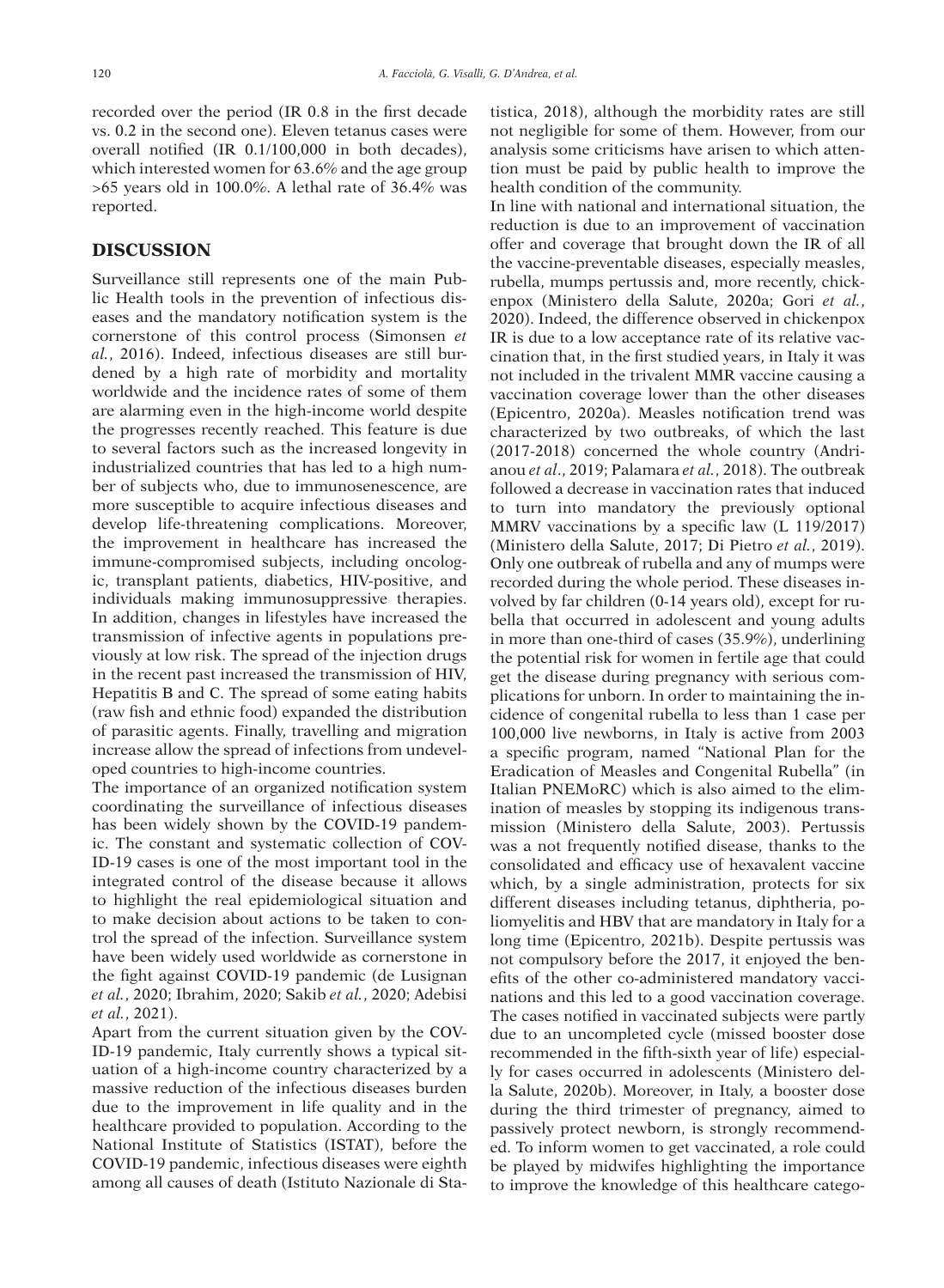ry (Visalli *et al.*, 2021). Despite the significant goals achieved in the fight against these vaccine-preventable diseases, a continuous health education of population is necessary to counteract vaccine hesitancy, spread globally (Facciolà *et al.*, 2019).

Foodborne diseases were constantly present and brucellosis was the fourth most notified disease despite a decrease over time. As opposed to the northern and central national territories that recently acquired the qualification of "officially free territory" (Ministero della Salute, 2020b), the disease is endemic in our territory in both animals and humans. The human outbreak that occurred in 2016 was linked to the consumption of contaminated local cheese due to the endemic persistence of infected animals, especially sheep and goats, bred by small-scale farmers eluding official veterinary checks (Facciolà *et al.*, 2018). To improve this situation, it will be indispensable either to increase public awareness regarding the consumption of unchecked milk and derivatives and/or to improve official control measures and eradication efforts with vaccination of all susceptible animals. This goal could benefit from cooperation between human and veterinary health services. Despite the reduction, the persistent notification of other foodborne diseases and, in particular, non-typhoid salmonellosis must be highlighted. Moreover, the presence of typhoid fever and hepatitis A (IR 0.9 vs 0.6/100.000) should be stressed, since it could be closely related to local habits of consuming raw or undercooked seafood (especially mussels), bred in a city lake area, occasionally contaminated by sewage in past years. However, concerning the outbreak of hepatitis A that occurred in 2017, the composition of the affected sample and the simultaneous presence of epidemic outbreaks worldwide and in other parts of Italy confirmed a different origin, linked to at-risk sexual habits, almost exclusively occurring among men having sex with men (MSM) (Mauro *et al.*, 2019; Aulicino *et al.*, 2020). Correct nutritional education, avoiding raw/undercooked food, and continuous sexual education talking about diseases traditionally not considered as sexual transmitted diseases, are crucial in order to improve the epidemiology of these pathologies.

Parasitic and arthropod-borne diseases, some still endemic in our territory, such as rickettsiosis, were in constant decline, with the exception of scabies, which was the second-most-notified disease. A re-emergence in cases was observed in 2018-2020, mainly in young Italian adult men. Since only very few cases occurred in the same family group, this could be explained by assuming a possible sexual origin (Salavastru et al., 2017; Amato *et al.*, 2019) and by the persistence of some pockets of poverty in the city area. Overall, we must emphasize the huge gap existing between Italians and resident foreigners, specifying that in the "foreigner" category we did not consider cases occurring in irregular migrants who landed on our coasts in 2014-2018 (Visalli *et al*., 2020).

Tuberculosis and syphilis are considered re-emerging diseases in high-income countries for several reasons, such as the spread of HIV-infection, the occurrence of migration, the spread of alcoholism and, in marginalized subjects, difficulty in access to healthcare (Sotgiu *et al.*, 2016; Stamm *et al.*, 2016). In our province, TBC was always present in the considered twenty-year period, with increases linked to the presence of resident and irregular foreigners (Facciolà *et al.*, 2020). In foreigners, poor living conditions, social inequalities and the occurrence of hard and underpaid work could have re-activated a latent TB infection. Syphilis was the only infectious disease that showed a very high percentage increase over time (+400%), especially in young men. This finding could probably be linked to a general decrease in awareness of sexual infections reported in different settings, especially in young and very young people and in MSM (Arando *et al.*, 2019; Visalli *et al.*, 2019). Moreover, the possible role played by the spread of Pre-Exposure Prophylaxis (PrEP) for HIV prevention in the transmission of other sexually transmitted infections (STIs) has been evaluated (Traeger *et al.*, 2019; Ong *et al.*, 2019). These findings suggest the need to increase awareness of STIs and to spread a culture of prevention, especially in young people and the MSM group, which are the most vulnerable population groups, through continuous health education campaigns carried out in schools and in specific category associations (gay communities).

Although reports of meningitis decreased over time, a number of the bacterial forms (in particular by *K. pneumoniae*) occurred more frequently. This agent causes different types of community-acquired and healthcare-associated infections, including pneumonia, bloodstream infection, surgical site infections, liver abscess and meningitis. *K. pneumoniae* meningitis is grouped in 3 forms: metastatic meningitis (particularly from liver abscess), post-neurosurgical procedures for brain lesions or head injuries, and primary or spontaneous meningitis, especially among elderly patients or those with concomitant immunocompromised conditions (Yu *et al.*, 2015). In our study, the cases were mostly hospital-acquired infections linked to neurosurgical procedures. Meningococcal and pneumococcal forms were evenly distributed over time but, thanks to the general increase in meningococcus B and tetravalent (A,C,Y,W-135) vaccination coverage (Epicentro, 2020b), a constant decrease is expected over the next few years. A critical limit of these results is the frequent lack of information about the etiologic agent (due to previous antibiotic therapy) and, again, the lack of serological typing of meningococcal strains.

Finally, acute HBV infections affected mainly men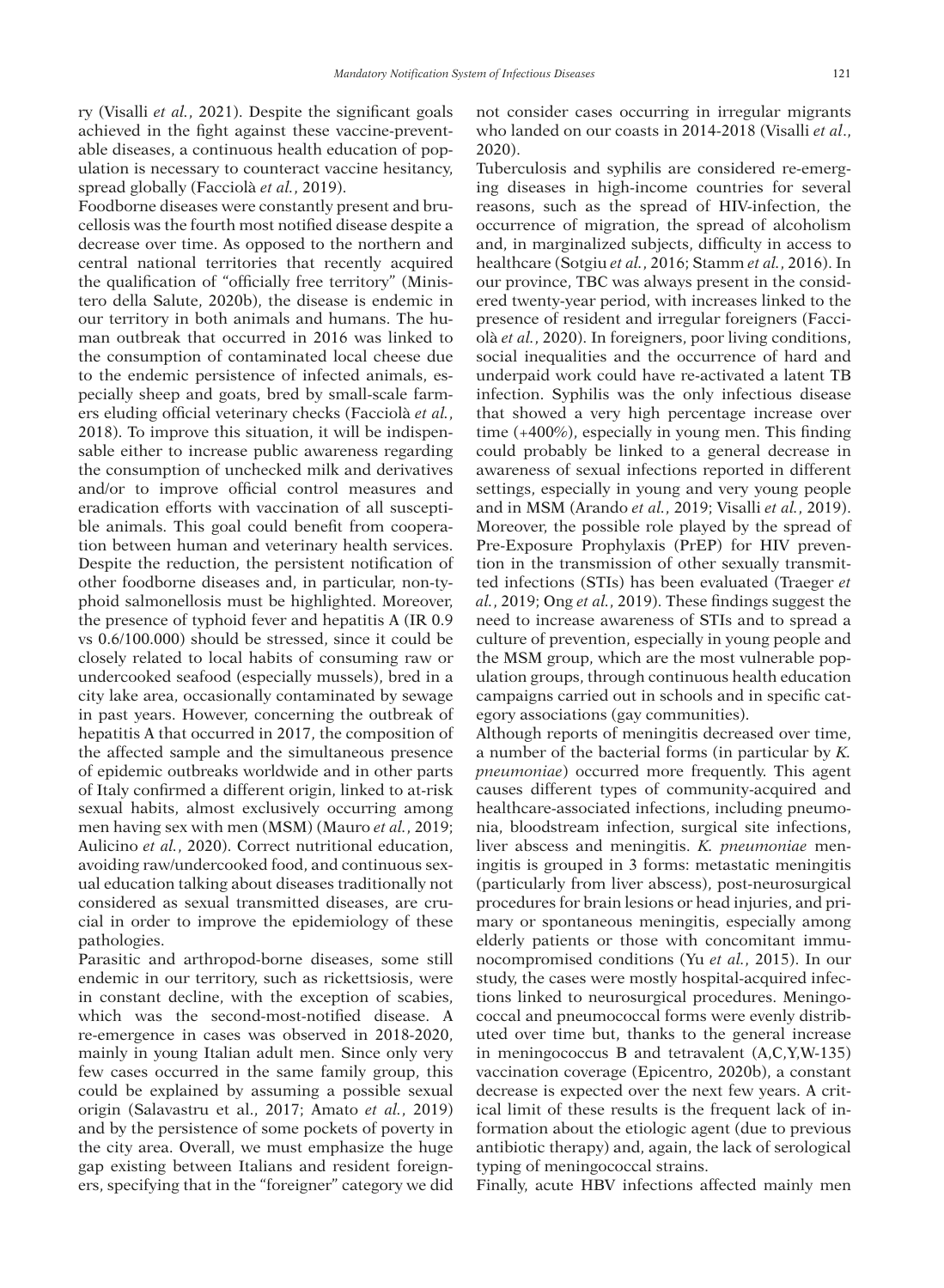aged 25-64, a group including sexually active and unvaccinated subjects. The absence of cases in the 0-14 age group highlights the efficacy of vaccination included in the hexavalent vaccine (Di Pietro *et al.*, 2019). Despite the few cases of tetanus, all notified among subjects over 64 years of age, and the high lethality observed, is it advisable to provide a vaccination booster.

#### **CONCLUSIONS**

Surveillance of infectious diseases through mandatory notifications remains a cornerstone of public health, despite the limit represented by the widespread phenomenon of underreporting. However, we determined that the propensity of physicians to notify cases of infectious diseases and the decreasing trend remained more or less constant over time even in 2020, when a significant reduction due to the COVID-19 pandemic was expected. Moreover, especially concerning severe infections requiring hospitalization (e.g., TB, meningitis, tetanus), notification is one of the mandatory tasks of the medical staff, and therefore we assume that we can be sure of the real incidence of these pathologies. Furthermore, to make notification systems more and more effective and accurate, some new Information Technology (IT) systems, such as machine learning techniques, have been developed in recent years and used in many fields of medicine. Machine learning is a part of IT with the potential to change all aspects of epidemiology, and offers epidemiologists new tools to deal with problems for which classical methods are not properly indicated. For example, Support Vector Machines (SVMs) have been used to predict the incidence of several infectious diseases, including dengue (Althouse *et al.*, 2011) and influenza-like illness (Signorini *et al.*, 2011). In addition, one type of sequential ensemble filtering, the ensemble adjustment Kalman filter, has been used to predict seasonal influenza outbreaks (Shaman *et al.,* 2012), to recreate the transmission modality of the 2014–2015 Ebola epidemic in Sierra Leone (Yang *et al*., 2015), and to retrospectively forecast cases of West Nile virus (De Felice *et al.*, 2017) and respiratory syncytial virus (Reis *et al.*, 2016). Finally, many studies have used machine learning platforms to forecast the epidemiology of the COVID-19 pandemic (Gao *et al.,* 2020; Saba *et al.*, 2021; Xiong *et al.,* 2022).

In conclusion, our study describes the situation in a high-income country, but some critical issues have been highlighted. Specifically, attention must be focused on incorrect local eating habits linked to foodborne diseases. Moreover, the significant increase in syphilis or in diseases for which sexual intercourse could be assumed, requires greater dissemination of correct information on this issue in at-risk categories. Finally, easy access to all forms of healthcare and the fight against social inequalities should be the cornerstone of all public health policies.

#### **Conflicts of interest**

The authors declare that there are no conflicts of interest.

### **References**

- Adebisi Y.A., Rabe A., Lucero-Prisno Iii D.E. (2021). COVID-19 surveillance systems in African countries. *Health Promotion Perspective*. **11** (4), 382-392.
- Althouse B.M., Ng Y.Y., Cummings D.A. (2011). Prediction of dengue incidence using search query surveillance. *PLoS Neglected Tropical Diseases*. **5** (8), e1258.
- Amato E., Dansie L.S., Grøneng G.M., Blix H.S., Bentele H., *et al*. (2019). Increase of scabies infestations, Norway, 2006 to 2018. *Euro Surveillance*. **24** (23), 190020.
- Andrianou X.D., Del Manso M., Bella A., Vescio M.F., Baggieri M., *et al*. (2019). Spatiotemporal distribution and determinants of measles incidence during a large outbreak, Italy, September 2016 to July 2018. *Euro Surveillance*. **24** (17), 1800679.
- Arando M., Caballero E., Curran A., Armengol P., Barberá M.J., *et al*. (2019). The Epidemiological and Clinical Characteristics of the Epidemic of Syphilis in Barcelona. *Actas Dermo-Sifiliográficas*. **110** (10), 841-849.
- Aulicino G., Faccini M., Lamberti A., Senatori S., Ciconali G., *et al*. (2020). Hepatitis A epidemic in men who have sex with men (MSM) in Milan, Italy. *Acta Biomedica*. **91** (3-S), 106-110.
- Ceylan R.F., Ozkan B., Mulazimogullari E. (2020). Historical evidence for economic effects of COVID-19. *The European Journal of Health Economy*. **21** (6), 817-823.
- DeFelice N.B., Little E., Campbell S.R., Shaman J. (2017). Ensemble forecast of human West Nile virus cases and mosquito infection rates. Nature Communications. 8, 14592.
- de Lusignan S, Lopez Bernal J, Zambon M, Akinyemi O, Amirthalingam G, et al. (2020). Emergence of a Novel Coronavirus (COVID-19): Protocol for Extending Surveillance Used by the Royal College of General Practitioners Research and Surveillance Centre and Public Health England. *JMIR Public Health and Surveillance*. **6** (2), e18606.
- Di Pietro A., Visalli G., Antonuccio G.M., Facciolà A. (2019). Today's vaccination policies in Italy: The National Plan for Vaccine Prevention 2017-2019 and the Law 119/2017 on the mandatory vaccinations. *Annali di Igiene*. **31** (2 Supple 1), 54-64.
- Epicentro. (2020a). Le vaccinazioni in Italia. Coperture vaccinali. Varicella. Available from: https://www.epicentro.iss.it/vaccini/ dati\_Ita#varicella
- Epicentro. (2020b). Vaccinazioni in infanzia e adolescenza: i dati nazionali 2019. Available from: https://www.epicentro.iss.it/ vaccini/coperture-infanzia-adolescenza-2019
- Epicentro. (2020c). Sistema di sorveglianza integrata COVID-19. Available from: https://www.epicentro.iss.it/coronavirus/sarscov-2-sorveglianza
- Epicentro. (2021a). Il sistema di sorveglianza routinario per le malattie infettive (Sistema informativo malattie infettive, Simi). Available from: https://www.epicentro.iss.it/infettive/sorveglianza
- Epicentro. (2021b). Obbligo vaccinale. Un po' di storia. Available from: https://www.epicentro.iss.it/vaccini/ObbligoVaccinaleStoria#:~:text=In%20Italia%20l'obbligo%20di,'epatite%20B%20 (1991)
- Facciolà A., Palamara M.A.R., D'Andrea G., Marano F., Magliarditi D., *et al*. (2018). Brucellosis is a public health problem in southern Italy: Burden and epidemiological trend of human and animal disease. *Journal of Infection and Public Health*. **11** (6), 861-866.
- Facciolà A., Visalli G., D'Andrea G., Di Pietro A. (2020). The burden of Tuberculosis in a low-incidence territory: contribution of foreign population in the disease epidemiology. *New Microbiologica*. **43** (4), 180-185.
- Facciolà A, Visalli G, Orlando A, Bertuccio M.P., Spataro P., *et al*. (2019). Vaccine hesitancy: An overview on parents' opinions about vaccination and possible reasons of vaccine refusal. *Journal of Public Health Research*. **8** (1), 1436.